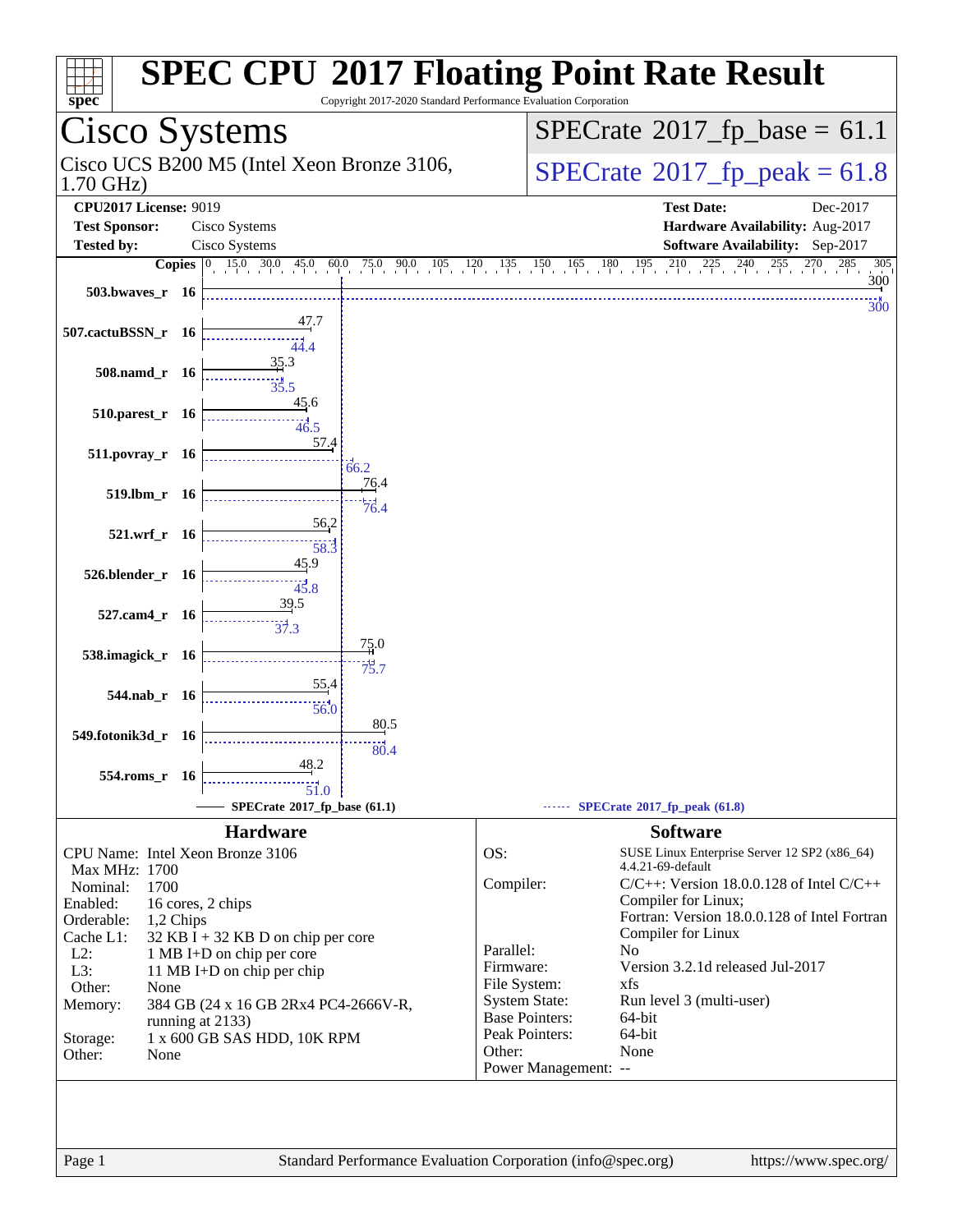

Copyright 2017-2020 Standard Performance Evaluation Corporation

## Cisco Systems

1.70 GHz) Cisco UCS B200 M5 (Intel Xeon Bronze 3106,  $\vert$  [SPECrate](http://www.spec.org/auto/cpu2017/Docs/result-fields.html#SPECrate2017fppeak)<sup>®</sup>[2017\\_fp\\_peak = 6](http://www.spec.org/auto/cpu2017/Docs/result-fields.html#SPECrate2017fppeak)1.8

 $SPECTate$ <sup>®</sup>[2017\\_fp\\_base =](http://www.spec.org/auto/cpu2017/Docs/result-fields.html#SPECrate2017fpbase) 61.1

**[CPU2017 License:](http://www.spec.org/auto/cpu2017/Docs/result-fields.html#CPU2017License)** 9019 **[Test Date:](http://www.spec.org/auto/cpu2017/Docs/result-fields.html#TestDate)** Dec-2017 **[Test Sponsor:](http://www.spec.org/auto/cpu2017/Docs/result-fields.html#TestSponsor)** Cisco Systems **[Hardware Availability:](http://www.spec.org/auto/cpu2017/Docs/result-fields.html#HardwareAvailability)** Aug-2017 **[Tested by:](http://www.spec.org/auto/cpu2017/Docs/result-fields.html#Testedby)** Cisco Systems **[Software Availability:](http://www.spec.org/auto/cpu2017/Docs/result-fields.html#SoftwareAvailability)** Sep-2017

#### **[Results Table](http://www.spec.org/auto/cpu2017/Docs/result-fields.html#ResultsTable)**

|                           | <b>Base</b>   |                |       |                |       |                | <b>Peak</b> |               |                |              |                |              |                |              |
|---------------------------|---------------|----------------|-------|----------------|-------|----------------|-------------|---------------|----------------|--------------|----------------|--------------|----------------|--------------|
| <b>Benchmark</b>          | <b>Copies</b> | <b>Seconds</b> | Ratio | <b>Seconds</b> | Ratio | <b>Seconds</b> | Ratio       | <b>Copies</b> | <b>Seconds</b> | <b>Ratio</b> | <b>Seconds</b> | <b>Ratio</b> | <b>Seconds</b> | <b>Ratio</b> |
| 503.bwayes r              | 16            | 536            | 300   | 535            | 300   | 534            | 300         | 16            | 536            | 299          | 535            | 300          | 535            | <b>300</b>   |
| 507.cactuBSSN r           | 16            | 425            | 47.7  | 424            | 47.7  | 424            | 47.8        | 16            | 457            | 44.4         | 456            | 44.4         | 456            | 44.4         |
| $508$ .namd_r             | 16            | 462            | 32.9  | 430            | 35.3  | 429            | 35.4        | 16            | 428            | 35.5         | 428            | 35.6         | 439            | 34.6         |
| $510$ .parest r           | 16            | 914            | 45.8  | 918            | 45.6  | 918            | 45.6        | 16            | 900            | 46.5         | <b>901</b>     | 46.5         | 903            | 46.4         |
| 511.povray_r              | 16            | 651            | 57.4  | 654            | 57.1  | 651            | 57.4        | 16            | 564            | 66.2         | 564            | 66.2         | 565            | 66.1         |
| 519.1bm r                 | 16            | 221            | 76.4  | 221            | 76.4  | 240            | 70.3        | 16            | 238            | 71.0         | <u>221</u>     | 76.4         | 221            | 76.4         |
| $521$ .wrf r              | 16            | 638            | 56.2  | 641            | 55.9  | 638            | 56.2        | 16            | 615            | 58.3         | 611            | 58.7         | 615            | 58.3         |
| 526.blender r             | 16            | 531            | 45.9  | 531            | 45.9  | 532            | 45.8        | 16            | 532            | 45.8         | 533            | 45.8         | 532            | 45.8         |
| 527.cam4 r                | 16            | 708            | 39.5  | 709            | 39.4  | 709            | 39.5        | 16            | 750            | 37.3         | 749            | 37.4         | 753            | 37.2         |
| 538.imagick_r             | 16            | 529            | 75.2  | 530            | 75.0  | 541            | 73.6        | 16            | 526            | 75.7         | 541            | 73.6         | 526            | 75.7         |
| $544$ .nab_r              | 16            | 486            | 55.4  | 486            | 55.4  | 486            | 55.4        | 16            | 481            | 56.0         | 480            | 56.1         | 481            | 55.9         |
| 549.fotonik3d r           | 16            | 774            | 80.6  | 774            | 80.5  | 776            | 80.4        | 16            | 776            | 80.3         | 776            | 80.4         | 775            | 80.5         |
| 554.roms r                | 16            | 528            | 48.2  | 528            | 48.2  | 529            | 48.1        | 16            | <u>498</u>     | 51.0         | 498            | 51.1         | 499            | 50.9         |
| $SPECrate*2017$ fp base = |               |                | 61.1  |                |       |                |             |               |                |              |                |              |                |              |

**[SPECrate](http://www.spec.org/auto/cpu2017/Docs/result-fields.html#SPECrate2017fppeak)[2017\\_fp\\_peak =](http://www.spec.org/auto/cpu2017/Docs/result-fields.html#SPECrate2017fppeak) 61.8**

Results appear in the [order in which they were run.](http://www.spec.org/auto/cpu2017/Docs/result-fields.html#RunOrder) Bold underlined text [indicates a median measurement.](http://www.spec.org/auto/cpu2017/Docs/result-fields.html#Median)

#### **[Submit Notes](http://www.spec.org/auto/cpu2017/Docs/result-fields.html#SubmitNotes)**

 The taskset mechanism was used to bind copies to processors. The config file option 'submit' was used to generate taskset commands to bind each copy to a specific processor. For details, please see the config file.

#### **[Operating System Notes](http://www.spec.org/auto/cpu2017/Docs/result-fields.html#OperatingSystemNotes)**

Stack size set to unlimited using "ulimit -s unlimited"

#### **[General Notes](http://www.spec.org/auto/cpu2017/Docs/result-fields.html#GeneralNotes)**

Environment variables set by runcpu before the start of the run: LD\_LIBRARY\_PATH = "/home/cpu2017/lib/ia32:/home/cpu2017/lib/intel64:/home/cpu2017/je5.0.1-32:/home/cpu2017/je5.0.1-64"

 Binaries compiled on a system with 1x Intel Core i7-4790 CPU + 32GB RAM memory using Redhat Enterprise Linux 7.4 Transparent Huge Pages enabled by default Prior to runcpu invocation Filesystem page cache synced and cleared with: sync; echo 3> /proc/sys/vm/drop\_caches No: The test sponsor attests, as of date of publication, that CVE-2017-5754 (Meltdown) is mitigated in the system as tested and documented. No: The test sponsor attests, as of date of publication, that CVE-2017-5753 (Spectre variant 1) is mitigated in the system as tested and documented.

**(Continued on next page)**

| Page 2<br>Standard Performance Evaluation Corporation (info@spec.org) | https://www.spec.org/ |
|-----------------------------------------------------------------------|-----------------------|
|-----------------------------------------------------------------------|-----------------------|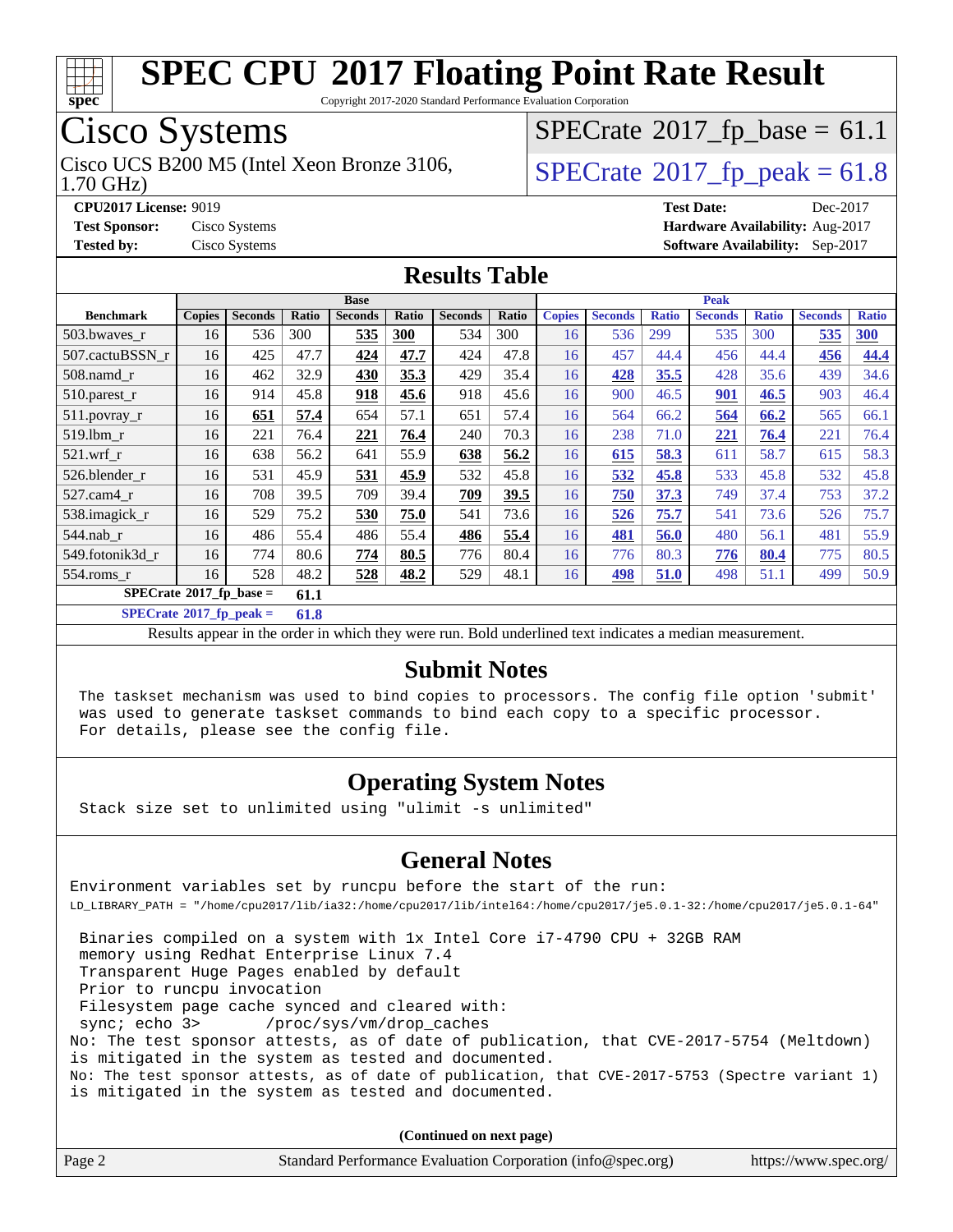

Copyright 2017-2020 Standard Performance Evaluation Corporation

# Cisco Systems

1.70 GHz) Cisco UCS B200 M5 (Intel Xeon Bronze 3106,  $\vert$  [SPECrate](http://www.spec.org/auto/cpu2017/Docs/result-fields.html#SPECrate2017fppeak)<sup>®</sup>[2017\\_fp\\_peak = 6](http://www.spec.org/auto/cpu2017/Docs/result-fields.html#SPECrate2017fppeak)1.8

 $SPECTate$ <sup>®</sup>[2017\\_fp\\_base =](http://www.spec.org/auto/cpu2017/Docs/result-fields.html#SPECrate2017fpbase) 61.1

**[Test Sponsor:](http://www.spec.org/auto/cpu2017/Docs/result-fields.html#TestSponsor)** Cisco Systems **[Hardware Availability:](http://www.spec.org/auto/cpu2017/Docs/result-fields.html#HardwareAvailability)** Aug-2017 **[Tested by:](http://www.spec.org/auto/cpu2017/Docs/result-fields.html#Testedby)** Cisco Systems **[Software Availability:](http://www.spec.org/auto/cpu2017/Docs/result-fields.html#SoftwareAvailability)** Sep-2017

**[CPU2017 License:](http://www.spec.org/auto/cpu2017/Docs/result-fields.html#CPU2017License)** 9019 **[Test Date:](http://www.spec.org/auto/cpu2017/Docs/result-fields.html#TestDate)** Dec-2017

#### **[General Notes \(Continued\)](http://www.spec.org/auto/cpu2017/Docs/result-fields.html#GeneralNotes)**

No: The test sponsor attests, as of date of publication, that CVE-2017-5715 (Spectre variant 2) is mitigated in the system as tested and documented.

This benchmark result is intended to provide perspective on past performance using the historical hardware and/or software described on this result page.

The system as described on this result page was formerly generally available. At the time of this publication, it may not be shipping, and/or may not be supported, and/or may fail to meet other tests of General Availability described in the SPEC OSG Policy document, <http://www.spec.org/osg/policy.html>

This measured result may not be representative of the result that would be measured were this benchmark run with hardware and software available as of the publication date.

#### **[Platform Notes](http://www.spec.org/auto/cpu2017/Docs/result-fields.html#PlatformNotes)**

BIOS Settings: CPU performance set to Enterprise Power Performance Tuning set to OS Controls SNC set to Disabled Patrol Scrub set to Disabled Sysinfo program /home/cpu2017/bin/sysinfo Rev: r5797 of 2017-06-14 96c45e4568ad54c135fd618bcc091c0f running on linux Thu Dec 14 22:25:23 2017 SUT (System Under Test) info as seen by some common utilities. For more information on this section, see <https://www.spec.org/cpu2017/Docs/config.html#sysinfo> From /proc/cpuinfo model name : Intel(R) Xeon(R) Bronze 3106 CPU @ 1.70GHz 2 "physical id"s (chips) 16 "processors" cores, siblings (Caution: counting these is hw and system dependent. The following excerpts from /proc/cpuinfo might not be reliable. Use with caution.) cpu cores : 8 siblings : 8 physical 0: cores 0 1 2 3 4 5 6 7 physical 1: cores 0 1 2 3 4 5 6 7 From lscpu: Architecture: x86\_64 **(Continued on next page)**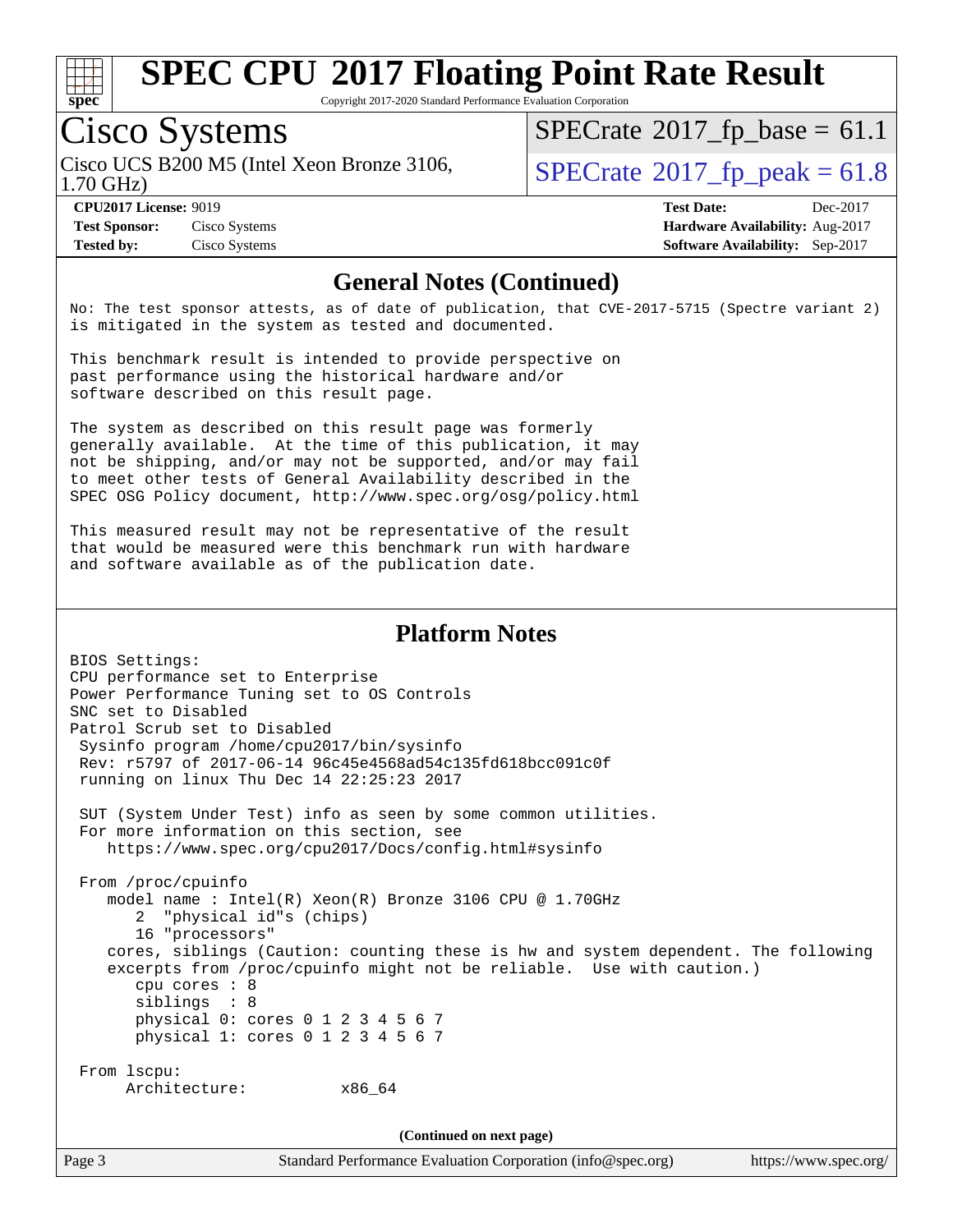

Copyright 2017-2020 Standard Performance Evaluation Corporation

## Cisco Systems

1.70 GHz) Cisco UCS B200 M5 (Intel Xeon Bronze 3106,  $\overline{SPECrate}$  $\overline{SPECrate}$  $\overline{SPECrate}$ <sup>®</sup>[2017\\_fp\\_peak = 6](http://www.spec.org/auto/cpu2017/Docs/result-fields.html#SPECrate2017fppeak)1.8

 $SPECrate$ <sup>®</sup>[2017\\_fp\\_base =](http://www.spec.org/auto/cpu2017/Docs/result-fields.html#SPECrate2017fpbase) 61.1

**[CPU2017 License:](http://www.spec.org/auto/cpu2017/Docs/result-fields.html#CPU2017License)** 9019 **[Test Date:](http://www.spec.org/auto/cpu2017/Docs/result-fields.html#TestDate)** Dec-2017 **[Test Sponsor:](http://www.spec.org/auto/cpu2017/Docs/result-fields.html#TestSponsor)** Cisco Systems **[Hardware Availability:](http://www.spec.org/auto/cpu2017/Docs/result-fields.html#HardwareAvailability)** Aug-2017 **[Tested by:](http://www.spec.org/auto/cpu2017/Docs/result-fields.html#Testedby)** Cisco Systems **[Software Availability:](http://www.spec.org/auto/cpu2017/Docs/result-fields.html#SoftwareAvailability)** Sep-2017

#### **[Platform Notes \(Continued\)](http://www.spec.org/auto/cpu2017/Docs/result-fields.html#PlatformNotes)**

| $CPU$ op-mode( $s$ ):                                                                                                                                                  | $32$ -bit, $64$ -bit                                                                                                                                                                                                                                                                                                                                                                                                                                                                                                                                                                                                                                                                          |
|------------------------------------------------------------------------------------------------------------------------------------------------------------------------|-----------------------------------------------------------------------------------------------------------------------------------------------------------------------------------------------------------------------------------------------------------------------------------------------------------------------------------------------------------------------------------------------------------------------------------------------------------------------------------------------------------------------------------------------------------------------------------------------------------------------------------------------------------------------------------------------|
| Byte Order:                                                                                                                                                            | Little Endian                                                                                                                                                                                                                                                                                                                                                                                                                                                                                                                                                                                                                                                                                 |
|                                                                                                                                                                        | 16                                                                                                                                                                                                                                                                                                                                                                                                                                                                                                                                                                                                                                                                                            |
|                                                                                                                                                                        | $0 - 15$                                                                                                                                                                                                                                                                                                                                                                                                                                                                                                                                                                                                                                                                                      |
|                                                                                                                                                                        | 1                                                                                                                                                                                                                                                                                                                                                                                                                                                                                                                                                                                                                                                                                             |
|                                                                                                                                                                        | 8                                                                                                                                                                                                                                                                                                                                                                                                                                                                                                                                                                                                                                                                                             |
|                                                                                                                                                                        | 2                                                                                                                                                                                                                                                                                                                                                                                                                                                                                                                                                                                                                                                                                             |
|                                                                                                                                                                        | 2                                                                                                                                                                                                                                                                                                                                                                                                                                                                                                                                                                                                                                                                                             |
|                                                                                                                                                                        | GenuineIntel                                                                                                                                                                                                                                                                                                                                                                                                                                                                                                                                                                                                                                                                                  |
|                                                                                                                                                                        | 6                                                                                                                                                                                                                                                                                                                                                                                                                                                                                                                                                                                                                                                                                             |
|                                                                                                                                                                        | 85                                                                                                                                                                                                                                                                                                                                                                                                                                                                                                                                                                                                                                                                                            |
|                                                                                                                                                                        | $Intel(R) Xeon(R) Bronze 3106 CPU @ 1.70GHz$                                                                                                                                                                                                                                                                                                                                                                                                                                                                                                                                                                                                                                                  |
|                                                                                                                                                                        | 4                                                                                                                                                                                                                                                                                                                                                                                                                                                                                                                                                                                                                                                                                             |
|                                                                                                                                                                        | 1270.286                                                                                                                                                                                                                                                                                                                                                                                                                                                                                                                                                                                                                                                                                      |
|                                                                                                                                                                        | 1700.0000                                                                                                                                                                                                                                                                                                                                                                                                                                                                                                                                                                                                                                                                                     |
|                                                                                                                                                                        | 800.0000                                                                                                                                                                                                                                                                                                                                                                                                                                                                                                                                                                                                                                                                                      |
|                                                                                                                                                                        | 3399.98                                                                                                                                                                                                                                                                                                                                                                                                                                                                                                                                                                                                                                                                                       |
|                                                                                                                                                                        | $VT - x$                                                                                                                                                                                                                                                                                                                                                                                                                                                                                                                                                                                                                                                                                      |
|                                                                                                                                                                        | 32K                                                                                                                                                                                                                                                                                                                                                                                                                                                                                                                                                                                                                                                                                           |
|                                                                                                                                                                        | 32K                                                                                                                                                                                                                                                                                                                                                                                                                                                                                                                                                                                                                                                                                           |
|                                                                                                                                                                        | 1024K                                                                                                                                                                                                                                                                                                                                                                                                                                                                                                                                                                                                                                                                                         |
|                                                                                                                                                                        | 11264K                                                                                                                                                                                                                                                                                                                                                                                                                                                                                                                                                                                                                                                                                        |
|                                                                                                                                                                        | $0 - 7$                                                                                                                                                                                                                                                                                                                                                                                                                                                                                                                                                                                                                                                                                       |
|                                                                                                                                                                        | $8 - 15$                                                                                                                                                                                                                                                                                                                                                                                                                                                                                                                                                                                                                                                                                      |
|                                                                                                                                                                        | fpu vme de pse tsc msr pae mce cx8 apic sep mtrr pge mca cmov                                                                                                                                                                                                                                                                                                                                                                                                                                                                                                                                                                                                                                 |
| xgetbv1 cqm_llc cqm_occup_llc                                                                                                                                          | pat pse36 clflush dts acpi mmx fxsr sse sse2 ss ht tm pbe syscall nx pdpe1gb rdtscp<br>lm constant_tsc art arch_perfmon pebs bts rep_good nopl xtopology nonstop_tsc<br>aperfmperf eagerfpu pni pclmulqdq dtes64 monitor ds_cpl vmx smx est tm2 ssse3 sdbg<br>fma cx16 xtpr pdcm pcid dca sse4_1 sse4_2 x2apic movbe popcnt tsc_deadline_timer aes<br>xsave avx f16c rdrand lahf_lm abm 3dnowprefetch arat epb pln pts dtherm hwp<br>hwp_act_window hwp_epp hwp_pkg_req intel_pt tpr_shadow vnmi flexpriority ept vpid<br>fsgsbase tsc_adjust bmil hle avx2 smep bmi2 erms invpcid rtm cqm mpx avx512f<br>avx512dq rdseed adx smap clflushopt clwb avx512cd avx512bw avx512vl xsaveopt xsavec |
| /proc/cpuinfo cache data<br>cache size : $11264$ KB                                                                                                                    |                                                                                                                                                                                                                                                                                                                                                                                                                                                                                                                                                                                                                                                                                               |
| physical chip.<br>$available: 2 nodes (0-1)$<br>node 0 cpus: 0 1 2 3 4 5 6 7<br>node 0 size: 191913 MB<br>node 0 free: 191231 MB<br>node 1 cpus: 8 9 10 11 12 13 14 15 | From numactl --hardware WARNING: a numactl 'node' might or might not correspond to a                                                                                                                                                                                                                                                                                                                                                                                                                                                                                                                                                                                                          |
|                                                                                                                                                                        | CPU(s):<br>On-line CPU(s) list:<br>Thread(s) per core:<br>$Core(s)$ per socket:<br>Socket(s):<br>NUMA node(s):<br>Vendor ID:<br>CPU family:<br>Model:<br>Model name:<br>Stepping:<br>CPU MHz:<br>$CPU$ max $MHz$ :<br>CPU min MHz:<br>BogoMIPS:<br>Virtualization:<br>L1d cache:<br>Lli cache:<br>$L2$ cache:<br>L3 cache:<br>NUMA $node0$ $CPU(s):$<br>NUMA nodel $CPU(s)$ :<br>Flags:<br>node 1 size: 193504 MB                                                                                                                                                                                                                                                                             |

**(Continued on next page)**

node 1 free: 192858 MB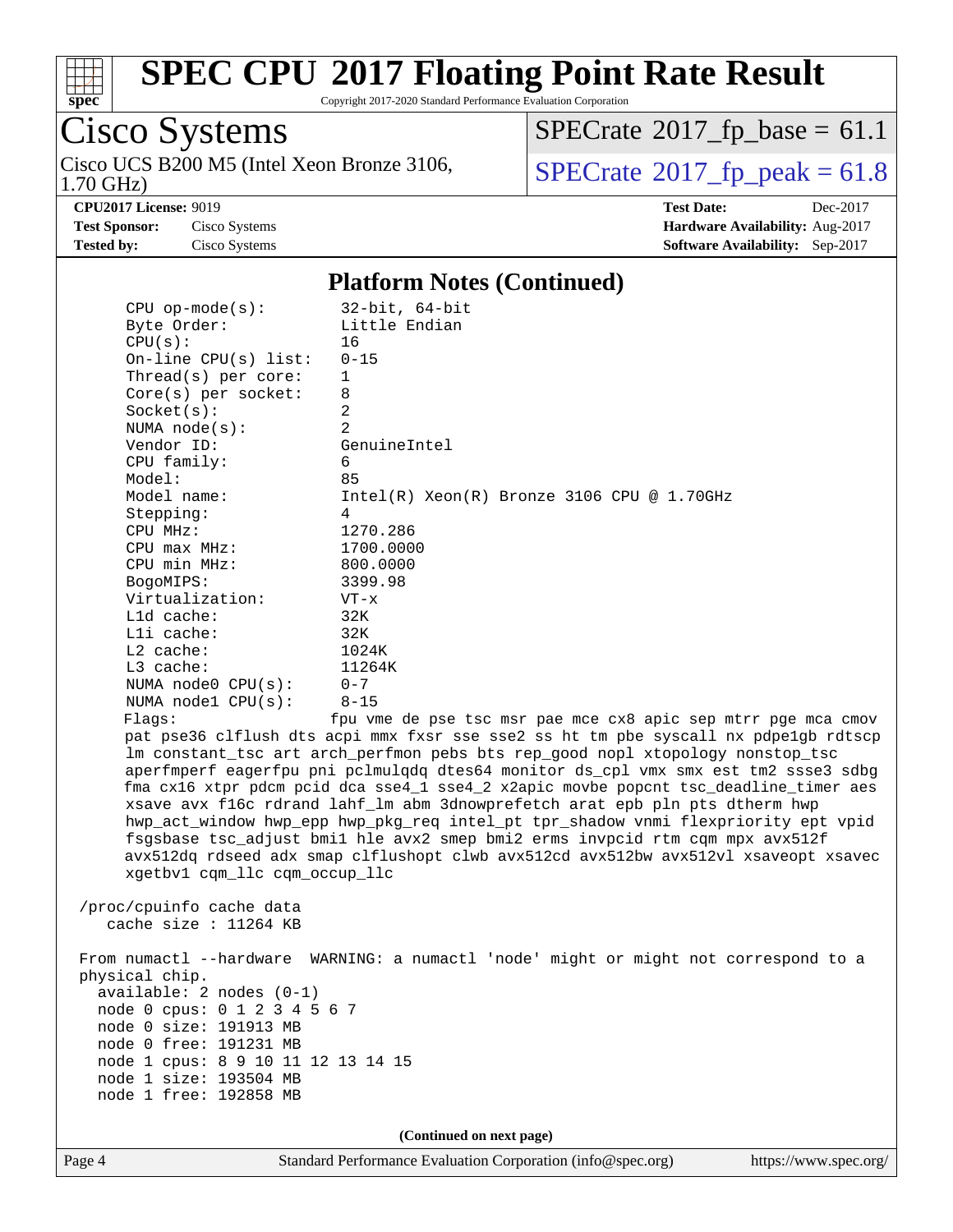

Copyright 2017-2020 Standard Performance Evaluation Corporation

## Cisco Systems

1.70 GHz) Cisco UCS B200 M5 (Intel Xeon Bronze 3106,  $\vert$  [SPECrate](http://www.spec.org/auto/cpu2017/Docs/result-fields.html#SPECrate2017fppeak)<sup>®</sup>[2017\\_fp\\_peak = 6](http://www.spec.org/auto/cpu2017/Docs/result-fields.html#SPECrate2017fppeak)1.8

 $SPECTate$ <sup>®</sup>[2017\\_fp\\_base =](http://www.spec.org/auto/cpu2017/Docs/result-fields.html#SPECrate2017fpbase) 61.1

**[CPU2017 License:](http://www.spec.org/auto/cpu2017/Docs/result-fields.html#CPU2017License)** 9019 **[Test Date:](http://www.spec.org/auto/cpu2017/Docs/result-fields.html#TestDate)** Dec-2017 **[Test Sponsor:](http://www.spec.org/auto/cpu2017/Docs/result-fields.html#TestSponsor)** Cisco Systems **[Hardware Availability:](http://www.spec.org/auto/cpu2017/Docs/result-fields.html#HardwareAvailability)** Aug-2017 **[Tested by:](http://www.spec.org/auto/cpu2017/Docs/result-fields.html#Testedby)** Cisco Systems **[Software Availability:](http://www.spec.org/auto/cpu2017/Docs/result-fields.html#SoftwareAvailability)** Sep-2017

#### **[Platform Notes \(Continued\)](http://www.spec.org/auto/cpu2017/Docs/result-fields.html#PlatformNotes)**

 node distances: node 0 1 0: 10 21 1: 21 10 From /proc/meminfo MemTotal: 394667604 kB HugePages\_Total: 0 Hugepagesize: 2048 kB From /etc/\*release\* /etc/\*version\* SuSE-release: SUSE Linux Enterprise Server 12 (x86\_64) VERSION = 12 PATCHLEVEL = 2 # This file is deprecated and will be removed in a future service pack or release. # Please check /etc/os-release for details about this release. os-release: NAME="SLES" VERSION="12-SP2" VERSION\_ID="12.2" PRETTY\_NAME="SUSE Linux Enterprise Server 12 SP2" ID="sles" ANSI\_COLOR="0;32" CPE\_NAME="cpe:/o:suse:sles:12:sp2" uname -a: Linux linux 4.4.21-69-default #1 SMP Tue Oct 25 10:58:20 UTC 2016 (9464f67) x86\_64 x86\_64 x86\_64 GNU/Linux run-level 3 Jan 1 01:54 SPEC is set to: /home/cpu2017 Filesystem Type Size Used Avail Use% Mounted on /dev/sda1 xfs 280G 145G 135G 52% / Additional information from dmidecode follows. WARNING: Use caution when you interpret this section. The 'dmidecode' program reads system data which is "intended to allow hardware to be accurately determined", but the intent may not be met, as there are frequent changes to hardware, firmware, and the "DMTF SMBIOS" standard. BIOS Cisco Systems, Inc. B200M5.3.2.1d.5.0727171353 07/27/2017 Memory: 24x 0xCE00 M393A2G40EB2-CTD 16 GB 2 rank 2666, configured at 2133 (End of data from sysinfo program)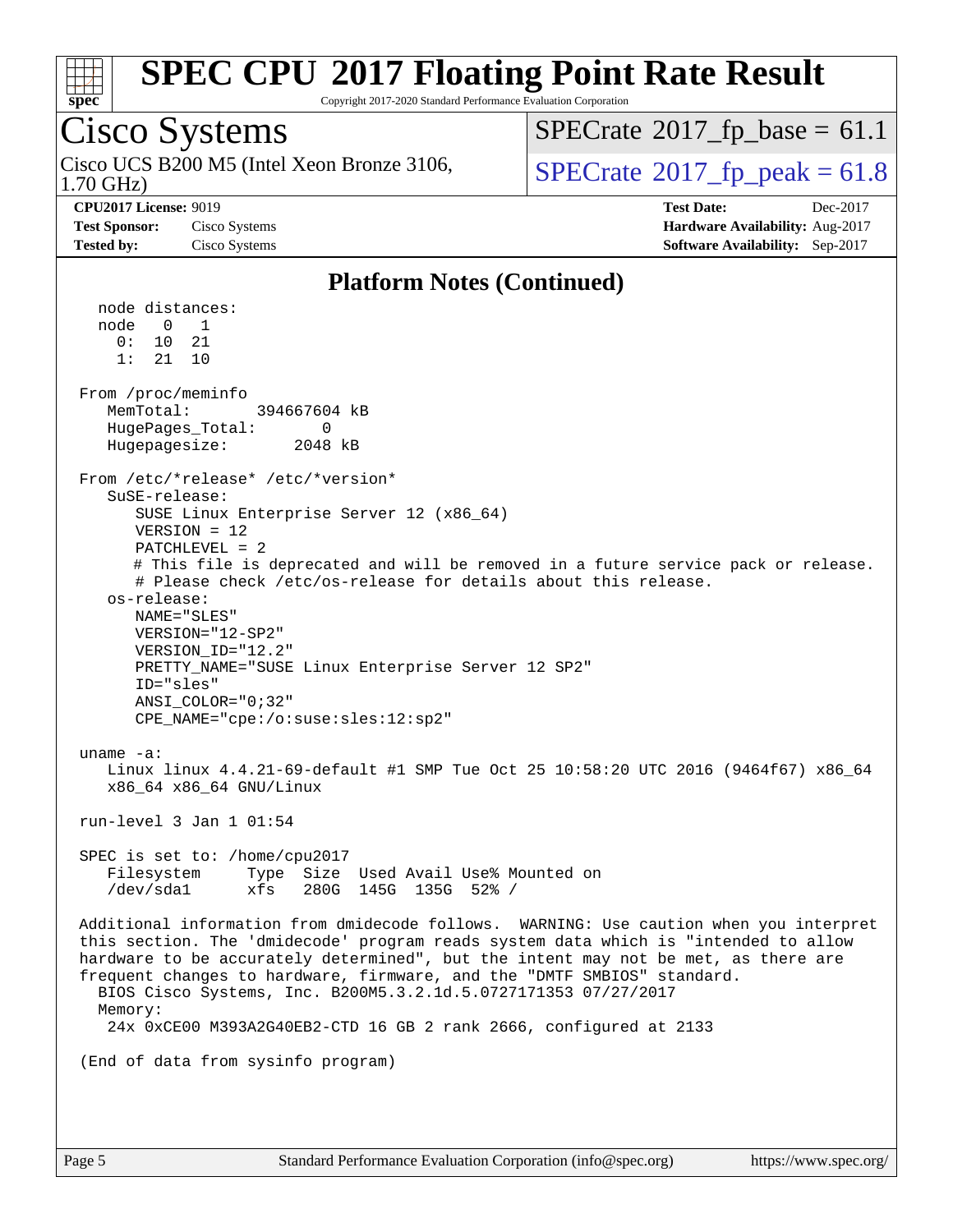| ч<br>č | L | E | Ċ |  |
|--------|---|---|---|--|

Copyright 2017-2020 Standard Performance Evaluation Corporation

|                                                                                            | Cisco UCS B200 M5 (Intel Xeon Bronze 3106,                                                                                         | $SPECrate^{\circ}2017$ _fp_peak = 61.8                                                                     |
|--------------------------------------------------------------------------------------------|------------------------------------------------------------------------------------------------------------------------------------|------------------------------------------------------------------------------------------------------------|
| $1.70$ GHz)                                                                                |                                                                                                                                    |                                                                                                            |
| <b>CPU2017 License: 9019</b><br><b>Test Sponsor:</b><br>Cisco Systems<br><b>Tested by:</b> | Cisco Systems                                                                                                                      | <b>Test Date:</b><br>Dec-2017<br>Hardware Availability: Aug-2017<br><b>Software Availability:</b> Sep-2017 |
|                                                                                            | <b>Compiler Version Notes</b>                                                                                                      |                                                                                                            |
| С                                                                                          | 519.1bm_r(base, peak) 538.imagick_r(base, peak)<br>544.nab_r(base, peak)                                                           |                                                                                                            |
| icc (ICC) 18.0.0 20170811                                                                  | Copyright (C) 1985-2017 Intel Corporation. All rights reserved.                                                                    |                                                                                                            |
| C++                                                                                        | 508.namd_r(base, peak) 510.parest_r(base, peak)                                                                                    |                                                                                                            |
| icpc (ICC) 18.0.0 20170811                                                                 | Copyright (C) 1985-2017 Intel Corporation. All rights reserved.                                                                    |                                                                                                            |
|                                                                                            | C++, C $ 511.povray_r(base, peak) 526.blender_r(base, peak)$                                                                       |                                                                                                            |
| icpc (ICC) 18.0.0 20170811<br>icc (ICC) 18.0.0 20170811                                    | Copyright (C) 1985-2017 Intel Corporation. All rights reserved.<br>Copyright (C) 1985-2017 Intel Corporation. All rights reserved. |                                                                                                            |
|                                                                                            | $C++$ , C, Fortran   507.cactuBSSN_r(base, peak)                                                                                   |                                                                                                            |
| icpc (ICC) 18.0.0 20170811                                                                 | Copyright (C) 1985-2017 Intel Corporation. All rights reserved.<br>icc (ICC) 18.0.0 20170811                                       |                                                                                                            |
| ifort (IFORT) 18.0.0 20170811                                                              | Copyright (C) 1985-2017 Intel Corporation. All rights reserved.                                                                    |                                                                                                            |
|                                                                                            | Copyright (C) 1985-2017 Intel Corporation. All rights reserved.                                                                    |                                                                                                            |
| Fortran                                                                                    | 503.bwaves_r(base, peak) 549.fotonik3d_r(base, peak)<br>554.roms_r(base, peak)                                                     |                                                                                                            |
| ifort (IFORT) 18.0.0 20170811                                                              | Copyright (C) 1985-2017 Intel Corporation. All rights reserved.                                                                    |                                                                                                            |
|                                                                                            |                                                                                                                                    |                                                                                                            |

**(Continued on next page)**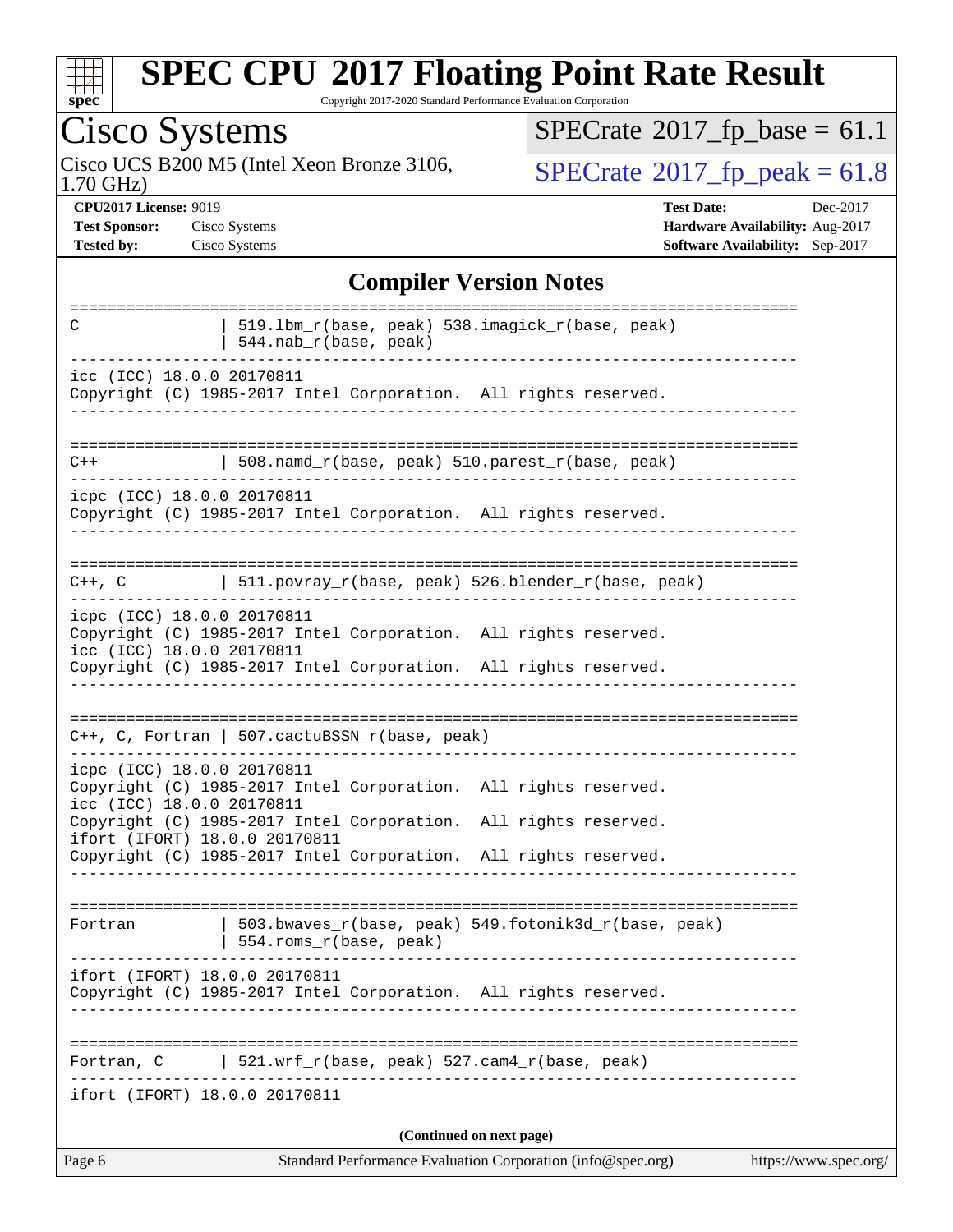

Copyright 2017-2020 Standard Performance Evaluation Corporation

## Cisco Systems

1.70 GHz) Cisco UCS B200 M5 (Intel Xeon Bronze 3106,  $\vert$  [SPECrate](http://www.spec.org/auto/cpu2017/Docs/result-fields.html#SPECrate2017fppeak)<sup>®</sup>[2017\\_fp\\_peak = 6](http://www.spec.org/auto/cpu2017/Docs/result-fields.html#SPECrate2017fppeak)1.8

 $SPECTate$ <sup>®</sup>[2017\\_fp\\_base =](http://www.spec.org/auto/cpu2017/Docs/result-fields.html#SPECrate2017fpbase) 61.1

**[CPU2017 License:](http://www.spec.org/auto/cpu2017/Docs/result-fields.html#CPU2017License)** 9019 **[Test Date:](http://www.spec.org/auto/cpu2017/Docs/result-fields.html#TestDate)** Dec-2017 **[Test Sponsor:](http://www.spec.org/auto/cpu2017/Docs/result-fields.html#TestSponsor)** Cisco Systems **[Hardware Availability:](http://www.spec.org/auto/cpu2017/Docs/result-fields.html#HardwareAvailability)** Aug-2017 **[Tested by:](http://www.spec.org/auto/cpu2017/Docs/result-fields.html#Testedby)** Cisco Systems **[Software Availability:](http://www.spec.org/auto/cpu2017/Docs/result-fields.html#SoftwareAvailability)** Sep-2017

#### **[Compiler Version Notes \(Continued\)](http://www.spec.org/auto/cpu2017/Docs/result-fields.html#CompilerVersionNotes)**

Copyright (C) 1985-2017 Intel Corporation. All rights reserved. icc (ICC) 18.0.0 20170811 Copyright (C) 1985-2017 Intel Corporation. All rights reserved. ------------------------------------------------------------------------------

### **[Base Compiler Invocation](http://www.spec.org/auto/cpu2017/Docs/result-fields.html#BaseCompilerInvocation)**

[C benchmarks](http://www.spec.org/auto/cpu2017/Docs/result-fields.html#Cbenchmarks):

[icc](http://www.spec.org/cpu2017/results/res2018q1/cpu2017-20171225-02056.flags.html#user_CCbase_intel_icc_18.0_66fc1ee009f7361af1fbd72ca7dcefbb700085f36577c54f309893dd4ec40d12360134090235512931783d35fd58c0460139e722d5067c5574d8eaf2b3e37e92)

[C++ benchmarks:](http://www.spec.org/auto/cpu2017/Docs/result-fields.html#CXXbenchmarks) [icpc](http://www.spec.org/cpu2017/results/res2018q1/cpu2017-20171225-02056.flags.html#user_CXXbase_intel_icpc_18.0_c510b6838c7f56d33e37e94d029a35b4a7bccf4766a728ee175e80a419847e808290a9b78be685c44ab727ea267ec2f070ec5dc83b407c0218cded6866a35d07)

[Fortran benchmarks](http://www.spec.org/auto/cpu2017/Docs/result-fields.html#Fortranbenchmarks): [ifort](http://www.spec.org/cpu2017/results/res2018q1/cpu2017-20171225-02056.flags.html#user_FCbase_intel_ifort_18.0_8111460550e3ca792625aed983ce982f94888b8b503583aa7ba2b8303487b4d8a21a13e7191a45c5fd58ff318f48f9492884d4413fa793fd88dd292cad7027ca)

[Benchmarks using both Fortran and C](http://www.spec.org/auto/cpu2017/Docs/result-fields.html#BenchmarksusingbothFortranandC): [ifort](http://www.spec.org/cpu2017/results/res2018q1/cpu2017-20171225-02056.flags.html#user_CC_FCbase_intel_ifort_18.0_8111460550e3ca792625aed983ce982f94888b8b503583aa7ba2b8303487b4d8a21a13e7191a45c5fd58ff318f48f9492884d4413fa793fd88dd292cad7027ca) [icc](http://www.spec.org/cpu2017/results/res2018q1/cpu2017-20171225-02056.flags.html#user_CC_FCbase_intel_icc_18.0_66fc1ee009f7361af1fbd72ca7dcefbb700085f36577c54f309893dd4ec40d12360134090235512931783d35fd58c0460139e722d5067c5574d8eaf2b3e37e92)

[Benchmarks using both C and C++](http://www.spec.org/auto/cpu2017/Docs/result-fields.html#BenchmarksusingbothCandCXX): [icpc](http://www.spec.org/cpu2017/results/res2018q1/cpu2017-20171225-02056.flags.html#user_CC_CXXbase_intel_icpc_18.0_c510b6838c7f56d33e37e94d029a35b4a7bccf4766a728ee175e80a419847e808290a9b78be685c44ab727ea267ec2f070ec5dc83b407c0218cded6866a35d07) [icc](http://www.spec.org/cpu2017/results/res2018q1/cpu2017-20171225-02056.flags.html#user_CC_CXXbase_intel_icc_18.0_66fc1ee009f7361af1fbd72ca7dcefbb700085f36577c54f309893dd4ec40d12360134090235512931783d35fd58c0460139e722d5067c5574d8eaf2b3e37e92)

[Benchmarks using Fortran, C, and C++:](http://www.spec.org/auto/cpu2017/Docs/result-fields.html#BenchmarksusingFortranCandCXX) [icpc](http://www.spec.org/cpu2017/results/res2018q1/cpu2017-20171225-02056.flags.html#user_CC_CXX_FCbase_intel_icpc_18.0_c510b6838c7f56d33e37e94d029a35b4a7bccf4766a728ee175e80a419847e808290a9b78be685c44ab727ea267ec2f070ec5dc83b407c0218cded6866a35d07) [icc](http://www.spec.org/cpu2017/results/res2018q1/cpu2017-20171225-02056.flags.html#user_CC_CXX_FCbase_intel_icc_18.0_66fc1ee009f7361af1fbd72ca7dcefbb700085f36577c54f309893dd4ec40d12360134090235512931783d35fd58c0460139e722d5067c5574d8eaf2b3e37e92) [ifort](http://www.spec.org/cpu2017/results/res2018q1/cpu2017-20171225-02056.flags.html#user_CC_CXX_FCbase_intel_ifort_18.0_8111460550e3ca792625aed983ce982f94888b8b503583aa7ba2b8303487b4d8a21a13e7191a45c5fd58ff318f48f9492884d4413fa793fd88dd292cad7027ca)

## **[Base Portability Flags](http://www.spec.org/auto/cpu2017/Docs/result-fields.html#BasePortabilityFlags)**

 503.bwaves\_r: [-DSPEC\\_LP64](http://www.spec.org/cpu2017/results/res2018q1/cpu2017-20171225-02056.flags.html#suite_basePORTABILITY503_bwaves_r_DSPEC_LP64) 507.cactuBSSN\_r: [-DSPEC\\_LP64](http://www.spec.org/cpu2017/results/res2018q1/cpu2017-20171225-02056.flags.html#suite_basePORTABILITY507_cactuBSSN_r_DSPEC_LP64) 508.namd\_r: [-DSPEC\\_LP64](http://www.spec.org/cpu2017/results/res2018q1/cpu2017-20171225-02056.flags.html#suite_basePORTABILITY508_namd_r_DSPEC_LP64) 510.parest\_r: [-DSPEC\\_LP64](http://www.spec.org/cpu2017/results/res2018q1/cpu2017-20171225-02056.flags.html#suite_basePORTABILITY510_parest_r_DSPEC_LP64) 511.povray\_r: [-DSPEC\\_LP64](http://www.spec.org/cpu2017/results/res2018q1/cpu2017-20171225-02056.flags.html#suite_basePORTABILITY511_povray_r_DSPEC_LP64) 519.lbm\_r: [-DSPEC\\_LP64](http://www.spec.org/cpu2017/results/res2018q1/cpu2017-20171225-02056.flags.html#suite_basePORTABILITY519_lbm_r_DSPEC_LP64) 521.wrf\_r: [-DSPEC\\_LP64](http://www.spec.org/cpu2017/results/res2018q1/cpu2017-20171225-02056.flags.html#suite_basePORTABILITY521_wrf_r_DSPEC_LP64) [-DSPEC\\_CASE\\_FLAG](http://www.spec.org/cpu2017/results/res2018q1/cpu2017-20171225-02056.flags.html#b521.wrf_r_baseCPORTABILITY_DSPEC_CASE_FLAG) [-convert big\\_endian](http://www.spec.org/cpu2017/results/res2018q1/cpu2017-20171225-02056.flags.html#user_baseFPORTABILITY521_wrf_r_convert_big_endian_c3194028bc08c63ac5d04de18c48ce6d347e4e562e8892b8bdbdc0214820426deb8554edfa529a3fb25a586e65a3d812c835984020483e7e73212c4d31a38223) 526.blender\_r: [-DSPEC\\_LP64](http://www.spec.org/cpu2017/results/res2018q1/cpu2017-20171225-02056.flags.html#suite_basePORTABILITY526_blender_r_DSPEC_LP64) [-DSPEC\\_LINUX](http://www.spec.org/cpu2017/results/res2018q1/cpu2017-20171225-02056.flags.html#b526.blender_r_baseCPORTABILITY_DSPEC_LINUX) [-funsigned-char](http://www.spec.org/cpu2017/results/res2018q1/cpu2017-20171225-02056.flags.html#user_baseCPORTABILITY526_blender_r_force_uchar_40c60f00ab013830e2dd6774aeded3ff59883ba5a1fc5fc14077f794d777847726e2a5858cbc7672e36e1b067e7e5c1d9a74f7176df07886a243d7cc18edfe67) 527.cam4\_r: [-DSPEC\\_LP64](http://www.spec.org/cpu2017/results/res2018q1/cpu2017-20171225-02056.flags.html#suite_basePORTABILITY527_cam4_r_DSPEC_LP64) [-DSPEC\\_CASE\\_FLAG](http://www.spec.org/cpu2017/results/res2018q1/cpu2017-20171225-02056.flags.html#b527.cam4_r_baseCPORTABILITY_DSPEC_CASE_FLAG) 538.imagick\_r: [-DSPEC\\_LP64](http://www.spec.org/cpu2017/results/res2018q1/cpu2017-20171225-02056.flags.html#suite_basePORTABILITY538_imagick_r_DSPEC_LP64) 544.nab\_r: [-DSPEC\\_LP64](http://www.spec.org/cpu2017/results/res2018q1/cpu2017-20171225-02056.flags.html#suite_basePORTABILITY544_nab_r_DSPEC_LP64) 549.fotonik3d\_r: [-DSPEC\\_LP64](http://www.spec.org/cpu2017/results/res2018q1/cpu2017-20171225-02056.flags.html#suite_basePORTABILITY549_fotonik3d_r_DSPEC_LP64) 554.roms\_r: [-DSPEC\\_LP64](http://www.spec.org/cpu2017/results/res2018q1/cpu2017-20171225-02056.flags.html#suite_basePORTABILITY554_roms_r_DSPEC_LP64)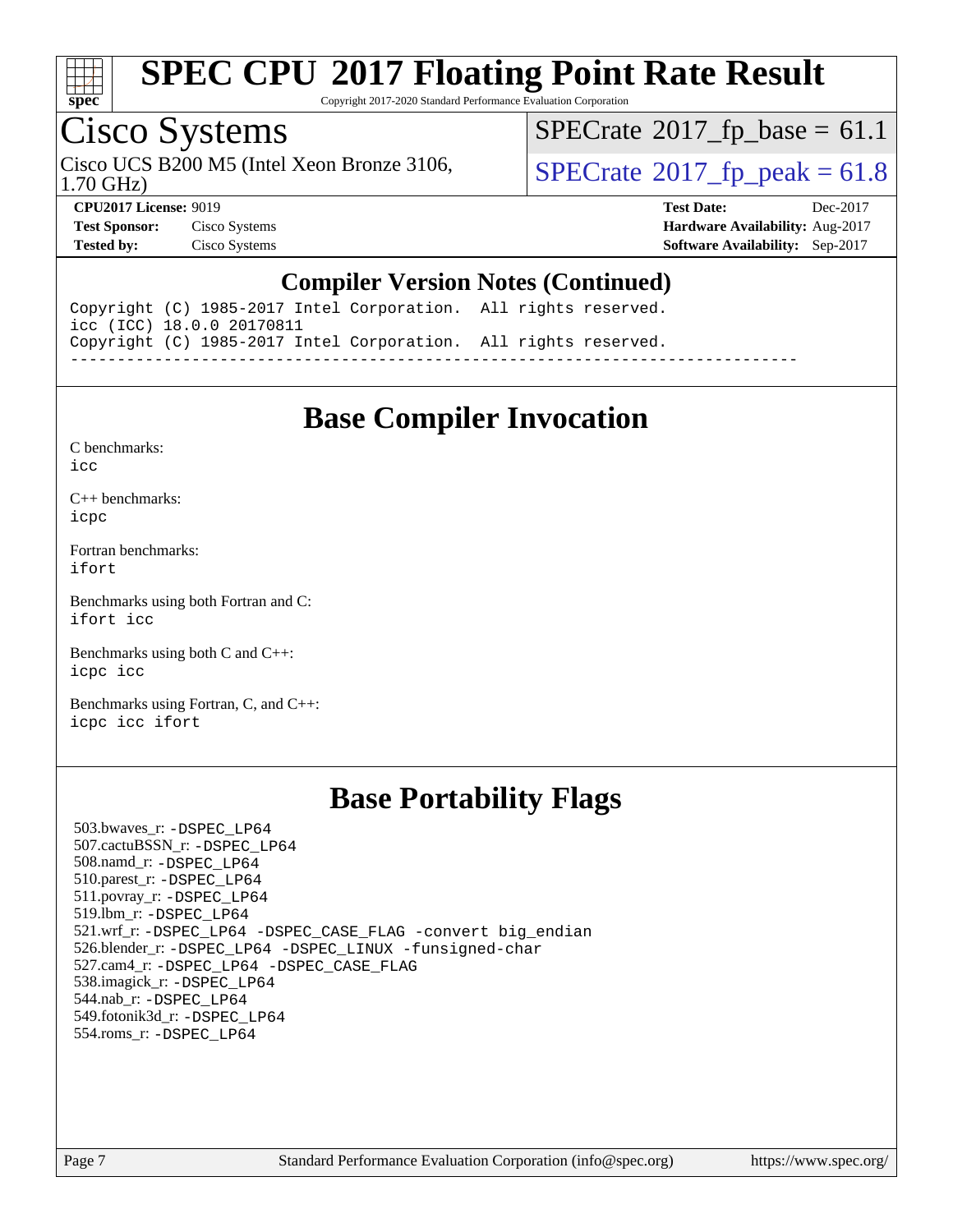

Copyright 2017-2020 Standard Performance Evaluation Corporation

## Cisco Systems

1.70 GHz) Cisco UCS B200 M5 (Intel Xeon Bronze 3106,  $\vert$ [SPECrate](http://www.spec.org/auto/cpu2017/Docs/result-fields.html#SPECrate2017fppeak)<sup>®</sup>[2017\\_fp\\_peak = 6](http://www.spec.org/auto/cpu2017/Docs/result-fields.html#SPECrate2017fppeak)1.8

 $SPECTate$ <sup>®</sup>[2017\\_fp\\_base =](http://www.spec.org/auto/cpu2017/Docs/result-fields.html#SPECrate2017fpbase) 61.1

**[CPU2017 License:](http://www.spec.org/auto/cpu2017/Docs/result-fields.html#CPU2017License)** 9019 **[Test Date:](http://www.spec.org/auto/cpu2017/Docs/result-fields.html#TestDate)** Dec-2017 **[Test Sponsor:](http://www.spec.org/auto/cpu2017/Docs/result-fields.html#TestSponsor)** Cisco Systems **[Hardware Availability:](http://www.spec.org/auto/cpu2017/Docs/result-fields.html#HardwareAvailability)** Aug-2017 **[Tested by:](http://www.spec.org/auto/cpu2017/Docs/result-fields.html#Testedby)** Cisco Systems **[Software Availability:](http://www.spec.org/auto/cpu2017/Docs/result-fields.html#SoftwareAvailability)** Sep-2017

## **[Base Optimization Flags](http://www.spec.org/auto/cpu2017/Docs/result-fields.html#BaseOptimizationFlags)**

#### [C benchmarks:](http://www.spec.org/auto/cpu2017/Docs/result-fields.html#Cbenchmarks)

[-xCORE-AVX2](http://www.spec.org/cpu2017/results/res2018q1/cpu2017-20171225-02056.flags.html#user_CCbase_f-xCORE-AVX2) [-ipo](http://www.spec.org/cpu2017/results/res2018q1/cpu2017-20171225-02056.flags.html#user_CCbase_f-ipo) [-O3](http://www.spec.org/cpu2017/results/res2018q1/cpu2017-20171225-02056.flags.html#user_CCbase_f-O3) [-no-prec-div](http://www.spec.org/cpu2017/results/res2018q1/cpu2017-20171225-02056.flags.html#user_CCbase_f-no-prec-div) [-qopt-prefetch](http://www.spec.org/cpu2017/results/res2018q1/cpu2017-20171225-02056.flags.html#user_CCbase_f-qopt-prefetch) [-ffinite-math-only](http://www.spec.org/cpu2017/results/res2018q1/cpu2017-20171225-02056.flags.html#user_CCbase_f_finite_math_only_cb91587bd2077682c4b38af759c288ed7c732db004271a9512da14a4f8007909a5f1427ecbf1a0fb78ff2a814402c6114ac565ca162485bbcae155b5e4258871) [-qopt-mem-layout-trans=3](http://www.spec.org/cpu2017/results/res2018q1/cpu2017-20171225-02056.flags.html#user_CCbase_f-qopt-mem-layout-trans_de80db37974c74b1f0e20d883f0b675c88c3b01e9d123adea9b28688d64333345fb62bc4a798493513fdb68f60282f9a726aa07f478b2f7113531aecce732043) [C++ benchmarks](http://www.spec.org/auto/cpu2017/Docs/result-fields.html#CXXbenchmarks): [-xCORE-AVX2](http://www.spec.org/cpu2017/results/res2018q1/cpu2017-20171225-02056.flags.html#user_CXXbase_f-xCORE-AVX2) [-ipo](http://www.spec.org/cpu2017/results/res2018q1/cpu2017-20171225-02056.flags.html#user_CXXbase_f-ipo) [-O3](http://www.spec.org/cpu2017/results/res2018q1/cpu2017-20171225-02056.flags.html#user_CXXbase_f-O3) [-no-prec-div](http://www.spec.org/cpu2017/results/res2018q1/cpu2017-20171225-02056.flags.html#user_CXXbase_f-no-prec-div) [-qopt-prefetch](http://www.spec.org/cpu2017/results/res2018q1/cpu2017-20171225-02056.flags.html#user_CXXbase_f-qopt-prefetch) [-ffinite-math-only](http://www.spec.org/cpu2017/results/res2018q1/cpu2017-20171225-02056.flags.html#user_CXXbase_f_finite_math_only_cb91587bd2077682c4b38af759c288ed7c732db004271a9512da14a4f8007909a5f1427ecbf1a0fb78ff2a814402c6114ac565ca162485bbcae155b5e4258871) [-qopt-mem-layout-trans=3](http://www.spec.org/cpu2017/results/res2018q1/cpu2017-20171225-02056.flags.html#user_CXXbase_f-qopt-mem-layout-trans_de80db37974c74b1f0e20d883f0b675c88c3b01e9d123adea9b28688d64333345fb62bc4a798493513fdb68f60282f9a726aa07f478b2f7113531aecce732043) [Fortran benchmarks:](http://www.spec.org/auto/cpu2017/Docs/result-fields.html#Fortranbenchmarks) [-xCORE-AVX2](http://www.spec.org/cpu2017/results/res2018q1/cpu2017-20171225-02056.flags.html#user_FCbase_f-xCORE-AVX2) [-ipo](http://www.spec.org/cpu2017/results/res2018q1/cpu2017-20171225-02056.flags.html#user_FCbase_f-ipo) [-O3](http://www.spec.org/cpu2017/results/res2018q1/cpu2017-20171225-02056.flags.html#user_FCbase_f-O3) [-no-prec-div](http://www.spec.org/cpu2017/results/res2018q1/cpu2017-20171225-02056.flags.html#user_FCbase_f-no-prec-div) [-qopt-prefetch](http://www.spec.org/cpu2017/results/res2018q1/cpu2017-20171225-02056.flags.html#user_FCbase_f-qopt-prefetch) [-ffinite-math-only](http://www.spec.org/cpu2017/results/res2018q1/cpu2017-20171225-02056.flags.html#user_FCbase_f_finite_math_only_cb91587bd2077682c4b38af759c288ed7c732db004271a9512da14a4f8007909a5f1427ecbf1a0fb78ff2a814402c6114ac565ca162485bbcae155b5e4258871) [-qopt-mem-layout-trans=3](http://www.spec.org/cpu2017/results/res2018q1/cpu2017-20171225-02056.flags.html#user_FCbase_f-qopt-mem-layout-trans_de80db37974c74b1f0e20d883f0b675c88c3b01e9d123adea9b28688d64333345fb62bc4a798493513fdb68f60282f9a726aa07f478b2f7113531aecce732043) [-nostandard-realloc-lhs](http://www.spec.org/cpu2017/results/res2018q1/cpu2017-20171225-02056.flags.html#user_FCbase_f_2003_std_realloc_82b4557e90729c0f113870c07e44d33d6f5a304b4f63d4c15d2d0f1fab99f5daaed73bdb9275d9ae411527f28b936061aa8b9c8f2d63842963b95c9dd6426b8a) [-align array32byte](http://www.spec.org/cpu2017/results/res2018q1/cpu2017-20171225-02056.flags.html#user_FCbase_align_array32byte_b982fe038af199962ba9a80c053b8342c548c85b40b8e86eb3cc33dee0d7986a4af373ac2d51c3f7cf710a18d62fdce2948f201cd044323541f22fc0fffc51b6) [Benchmarks using both Fortran and C:](http://www.spec.org/auto/cpu2017/Docs/result-fields.html#BenchmarksusingbothFortranandC) [-xCORE-AVX2](http://www.spec.org/cpu2017/results/res2018q1/cpu2017-20171225-02056.flags.html#user_CC_FCbase_f-xCORE-AVX2) [-ipo](http://www.spec.org/cpu2017/results/res2018q1/cpu2017-20171225-02056.flags.html#user_CC_FCbase_f-ipo) [-O3](http://www.spec.org/cpu2017/results/res2018q1/cpu2017-20171225-02056.flags.html#user_CC_FCbase_f-O3) [-no-prec-div](http://www.spec.org/cpu2017/results/res2018q1/cpu2017-20171225-02056.flags.html#user_CC_FCbase_f-no-prec-div) [-qopt-prefetch](http://www.spec.org/cpu2017/results/res2018q1/cpu2017-20171225-02056.flags.html#user_CC_FCbase_f-qopt-prefetch) [-ffinite-math-only](http://www.spec.org/cpu2017/results/res2018q1/cpu2017-20171225-02056.flags.html#user_CC_FCbase_f_finite_math_only_cb91587bd2077682c4b38af759c288ed7c732db004271a9512da14a4f8007909a5f1427ecbf1a0fb78ff2a814402c6114ac565ca162485bbcae155b5e4258871) [-qopt-mem-layout-trans=3](http://www.spec.org/cpu2017/results/res2018q1/cpu2017-20171225-02056.flags.html#user_CC_FCbase_f-qopt-mem-layout-trans_de80db37974c74b1f0e20d883f0b675c88c3b01e9d123adea9b28688d64333345fb62bc4a798493513fdb68f60282f9a726aa07f478b2f7113531aecce732043) [-nostandard-realloc-lhs](http://www.spec.org/cpu2017/results/res2018q1/cpu2017-20171225-02056.flags.html#user_CC_FCbase_f_2003_std_realloc_82b4557e90729c0f113870c07e44d33d6f5a304b4f63d4c15d2d0f1fab99f5daaed73bdb9275d9ae411527f28b936061aa8b9c8f2d63842963b95c9dd6426b8a) [-align array32byte](http://www.spec.org/cpu2017/results/res2018q1/cpu2017-20171225-02056.flags.html#user_CC_FCbase_align_array32byte_b982fe038af199962ba9a80c053b8342c548c85b40b8e86eb3cc33dee0d7986a4af373ac2d51c3f7cf710a18d62fdce2948f201cd044323541f22fc0fffc51b6) [Benchmarks using both C and C++](http://www.spec.org/auto/cpu2017/Docs/result-fields.html#BenchmarksusingbothCandCXX): [-xCORE-AVX2](http://www.spec.org/cpu2017/results/res2018q1/cpu2017-20171225-02056.flags.html#user_CC_CXXbase_f-xCORE-AVX2) [-ipo](http://www.spec.org/cpu2017/results/res2018q1/cpu2017-20171225-02056.flags.html#user_CC_CXXbase_f-ipo) [-O3](http://www.spec.org/cpu2017/results/res2018q1/cpu2017-20171225-02056.flags.html#user_CC_CXXbase_f-O3) [-no-prec-div](http://www.spec.org/cpu2017/results/res2018q1/cpu2017-20171225-02056.flags.html#user_CC_CXXbase_f-no-prec-div) [-qopt-prefetch](http://www.spec.org/cpu2017/results/res2018q1/cpu2017-20171225-02056.flags.html#user_CC_CXXbase_f-qopt-prefetch) [-ffinite-math-only](http://www.spec.org/cpu2017/results/res2018q1/cpu2017-20171225-02056.flags.html#user_CC_CXXbase_f_finite_math_only_cb91587bd2077682c4b38af759c288ed7c732db004271a9512da14a4f8007909a5f1427ecbf1a0fb78ff2a814402c6114ac565ca162485bbcae155b5e4258871) [-qopt-mem-layout-trans=3](http://www.spec.org/cpu2017/results/res2018q1/cpu2017-20171225-02056.flags.html#user_CC_CXXbase_f-qopt-mem-layout-trans_de80db37974c74b1f0e20d883f0b675c88c3b01e9d123adea9b28688d64333345fb62bc4a798493513fdb68f60282f9a726aa07f478b2f7113531aecce732043) [Benchmarks using Fortran, C, and C++](http://www.spec.org/auto/cpu2017/Docs/result-fields.html#BenchmarksusingFortranCandCXX): [-xCORE-AVX2](http://www.spec.org/cpu2017/results/res2018q1/cpu2017-20171225-02056.flags.html#user_CC_CXX_FCbase_f-xCORE-AVX2) [-ipo](http://www.spec.org/cpu2017/results/res2018q1/cpu2017-20171225-02056.flags.html#user_CC_CXX_FCbase_f-ipo) [-O3](http://www.spec.org/cpu2017/results/res2018q1/cpu2017-20171225-02056.flags.html#user_CC_CXX_FCbase_f-O3) [-no-prec-div](http://www.spec.org/cpu2017/results/res2018q1/cpu2017-20171225-02056.flags.html#user_CC_CXX_FCbase_f-no-prec-div) [-qopt-prefetch](http://www.spec.org/cpu2017/results/res2018q1/cpu2017-20171225-02056.flags.html#user_CC_CXX_FCbase_f-qopt-prefetch) [-ffinite-math-only](http://www.spec.org/cpu2017/results/res2018q1/cpu2017-20171225-02056.flags.html#user_CC_CXX_FCbase_f_finite_math_only_cb91587bd2077682c4b38af759c288ed7c732db004271a9512da14a4f8007909a5f1427ecbf1a0fb78ff2a814402c6114ac565ca162485bbcae155b5e4258871)

[-qopt-mem-layout-trans=3](http://www.spec.org/cpu2017/results/res2018q1/cpu2017-20171225-02056.flags.html#user_CC_CXX_FCbase_f-qopt-mem-layout-trans_de80db37974c74b1f0e20d883f0b675c88c3b01e9d123adea9b28688d64333345fb62bc4a798493513fdb68f60282f9a726aa07f478b2f7113531aecce732043) [-nostandard-realloc-lhs](http://www.spec.org/cpu2017/results/res2018q1/cpu2017-20171225-02056.flags.html#user_CC_CXX_FCbase_f_2003_std_realloc_82b4557e90729c0f113870c07e44d33d6f5a304b4f63d4c15d2d0f1fab99f5daaed73bdb9275d9ae411527f28b936061aa8b9c8f2d63842963b95c9dd6426b8a) [-align array32byte](http://www.spec.org/cpu2017/results/res2018q1/cpu2017-20171225-02056.flags.html#user_CC_CXX_FCbase_align_array32byte_b982fe038af199962ba9a80c053b8342c548c85b40b8e86eb3cc33dee0d7986a4af373ac2d51c3f7cf710a18d62fdce2948f201cd044323541f22fc0fffc51b6)

### **[Base Other Flags](http://www.spec.org/auto/cpu2017/Docs/result-fields.html#BaseOtherFlags)**

[C benchmarks](http://www.spec.org/auto/cpu2017/Docs/result-fields.html#Cbenchmarks):  $-m64 - std = c11$  $-m64 - std = c11$ [C++ benchmarks:](http://www.spec.org/auto/cpu2017/Docs/result-fields.html#CXXbenchmarks) [-m64](http://www.spec.org/cpu2017/results/res2018q1/cpu2017-20171225-02056.flags.html#user_CXXbase_intel_intel64_18.0_af43caccfc8ded86e7699f2159af6efc7655f51387b94da716254467f3c01020a5059329e2569e4053f409e7c9202a7efc638f7a6d1ffb3f52dea4a3e31d82ab) [Fortran benchmarks](http://www.spec.org/auto/cpu2017/Docs/result-fields.html#Fortranbenchmarks): [-m64](http://www.spec.org/cpu2017/results/res2018q1/cpu2017-20171225-02056.flags.html#user_FCbase_intel_intel64_18.0_af43caccfc8ded86e7699f2159af6efc7655f51387b94da716254467f3c01020a5059329e2569e4053f409e7c9202a7efc638f7a6d1ffb3f52dea4a3e31d82ab) [Benchmarks using both Fortran and C](http://www.spec.org/auto/cpu2017/Docs/result-fields.html#BenchmarksusingbothFortranandC):  $-m64$   $-std=cl1$ [Benchmarks using both C and C++](http://www.spec.org/auto/cpu2017/Docs/result-fields.html#BenchmarksusingbothCandCXX):  $-m64 - std= c11$  $-m64 - std= c11$ [Benchmarks using Fortran, C, and C++:](http://www.spec.org/auto/cpu2017/Docs/result-fields.html#BenchmarksusingFortranCandCXX)  $-m64 - std = c11$  $-m64 - std = c11$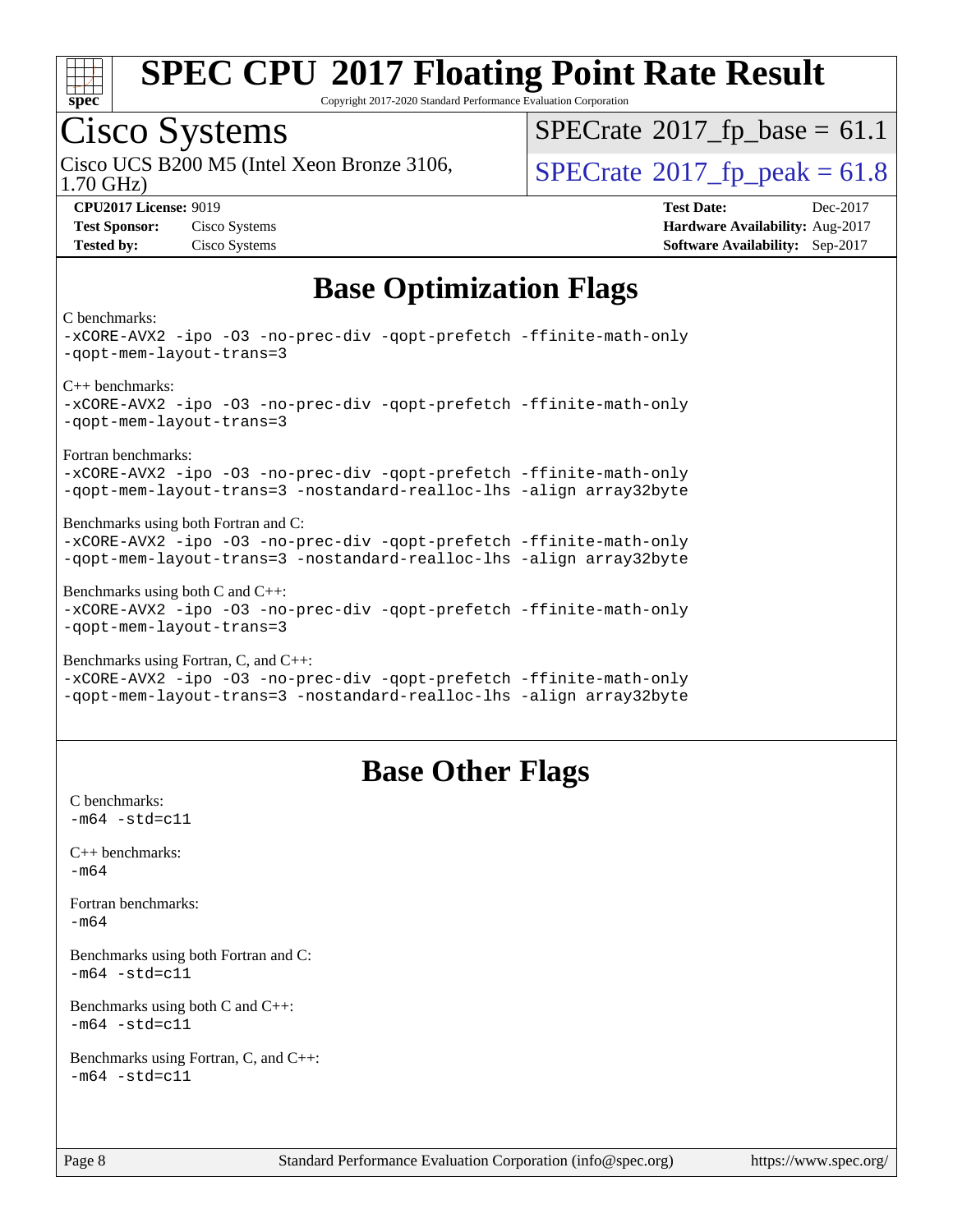

Copyright 2017-2020 Standard Performance Evaluation Corporation

## Cisco Systems

1.70 GHz) Cisco UCS B200 M5 (Intel Xeon Bronze 3106,  $\overline{\text{SPECrate}}$  $\overline{\text{SPECrate}}$  $\overline{\text{SPECrate}}$ <sup>®</sup>[2017\\_fp\\_peak = 6](http://www.spec.org/auto/cpu2017/Docs/result-fields.html#SPECrate2017fppeak)1.8

 $SPECrate$ <sup>®</sup>[2017\\_fp\\_base =](http://www.spec.org/auto/cpu2017/Docs/result-fields.html#SPECrate2017fpbase) 61.1

**[CPU2017 License:](http://www.spec.org/auto/cpu2017/Docs/result-fields.html#CPU2017License)** 9019 **[Test Date:](http://www.spec.org/auto/cpu2017/Docs/result-fields.html#TestDate)** Dec-2017 **[Test Sponsor:](http://www.spec.org/auto/cpu2017/Docs/result-fields.html#TestSponsor)** Cisco Systems **[Hardware Availability:](http://www.spec.org/auto/cpu2017/Docs/result-fields.html#HardwareAvailability)** Aug-2017 **[Tested by:](http://www.spec.org/auto/cpu2017/Docs/result-fields.html#Testedby)** Cisco Systems **[Software Availability:](http://www.spec.org/auto/cpu2017/Docs/result-fields.html#SoftwareAvailability)** Sep-2017

## **[Peak Compiler Invocation](http://www.spec.org/auto/cpu2017/Docs/result-fields.html#PeakCompilerInvocation)**

[C benchmarks](http://www.spec.org/auto/cpu2017/Docs/result-fields.html#Cbenchmarks):

[icc](http://www.spec.org/cpu2017/results/res2018q1/cpu2017-20171225-02056.flags.html#user_CCpeak_intel_icc_18.0_66fc1ee009f7361af1fbd72ca7dcefbb700085f36577c54f309893dd4ec40d12360134090235512931783d35fd58c0460139e722d5067c5574d8eaf2b3e37e92)

[C++ benchmarks:](http://www.spec.org/auto/cpu2017/Docs/result-fields.html#CXXbenchmarks) [icpc](http://www.spec.org/cpu2017/results/res2018q1/cpu2017-20171225-02056.flags.html#user_CXXpeak_intel_icpc_18.0_c510b6838c7f56d33e37e94d029a35b4a7bccf4766a728ee175e80a419847e808290a9b78be685c44ab727ea267ec2f070ec5dc83b407c0218cded6866a35d07)

[Fortran benchmarks](http://www.spec.org/auto/cpu2017/Docs/result-fields.html#Fortranbenchmarks): [ifort](http://www.spec.org/cpu2017/results/res2018q1/cpu2017-20171225-02056.flags.html#user_FCpeak_intel_ifort_18.0_8111460550e3ca792625aed983ce982f94888b8b503583aa7ba2b8303487b4d8a21a13e7191a45c5fd58ff318f48f9492884d4413fa793fd88dd292cad7027ca)

[Benchmarks using both Fortran and C](http://www.spec.org/auto/cpu2017/Docs/result-fields.html#BenchmarksusingbothFortranandC): [ifort](http://www.spec.org/cpu2017/results/res2018q1/cpu2017-20171225-02056.flags.html#user_CC_FCpeak_intel_ifort_18.0_8111460550e3ca792625aed983ce982f94888b8b503583aa7ba2b8303487b4d8a21a13e7191a45c5fd58ff318f48f9492884d4413fa793fd88dd292cad7027ca) [icc](http://www.spec.org/cpu2017/results/res2018q1/cpu2017-20171225-02056.flags.html#user_CC_FCpeak_intel_icc_18.0_66fc1ee009f7361af1fbd72ca7dcefbb700085f36577c54f309893dd4ec40d12360134090235512931783d35fd58c0460139e722d5067c5574d8eaf2b3e37e92)

[Benchmarks using both C and C++:](http://www.spec.org/auto/cpu2017/Docs/result-fields.html#BenchmarksusingbothCandCXX) [icpc](http://www.spec.org/cpu2017/results/res2018q1/cpu2017-20171225-02056.flags.html#user_CC_CXXpeak_intel_icpc_18.0_c510b6838c7f56d33e37e94d029a35b4a7bccf4766a728ee175e80a419847e808290a9b78be685c44ab727ea267ec2f070ec5dc83b407c0218cded6866a35d07) [icc](http://www.spec.org/cpu2017/results/res2018q1/cpu2017-20171225-02056.flags.html#user_CC_CXXpeak_intel_icc_18.0_66fc1ee009f7361af1fbd72ca7dcefbb700085f36577c54f309893dd4ec40d12360134090235512931783d35fd58c0460139e722d5067c5574d8eaf2b3e37e92)

[Benchmarks using Fortran, C, and C++](http://www.spec.org/auto/cpu2017/Docs/result-fields.html#BenchmarksusingFortranCandCXX): [icpc](http://www.spec.org/cpu2017/results/res2018q1/cpu2017-20171225-02056.flags.html#user_CC_CXX_FCpeak_intel_icpc_18.0_c510b6838c7f56d33e37e94d029a35b4a7bccf4766a728ee175e80a419847e808290a9b78be685c44ab727ea267ec2f070ec5dc83b407c0218cded6866a35d07) [icc](http://www.spec.org/cpu2017/results/res2018q1/cpu2017-20171225-02056.flags.html#user_CC_CXX_FCpeak_intel_icc_18.0_66fc1ee009f7361af1fbd72ca7dcefbb700085f36577c54f309893dd4ec40d12360134090235512931783d35fd58c0460139e722d5067c5574d8eaf2b3e37e92) [ifort](http://www.spec.org/cpu2017/results/res2018q1/cpu2017-20171225-02056.flags.html#user_CC_CXX_FCpeak_intel_ifort_18.0_8111460550e3ca792625aed983ce982f94888b8b503583aa7ba2b8303487b4d8a21a13e7191a45c5fd58ff318f48f9492884d4413fa793fd88dd292cad7027ca)

## **[Peak Portability Flags](http://www.spec.org/auto/cpu2017/Docs/result-fields.html#PeakPortabilityFlags)**

Same as Base Portability Flags

## **[Peak Optimization Flags](http://www.spec.org/auto/cpu2017/Docs/result-fields.html#PeakOptimizationFlags)**

[C benchmarks](http://www.spec.org/auto/cpu2017/Docs/result-fields.html#Cbenchmarks):

| $519.$ lbm_r: -prof-qen(pass 1) -prof-use(pass 2) -ipo -xCORE-AVX2 -03<br>-no-prec-div -qopt-prefetch -ffinite-math-only<br>-gopt-mem-layout-trans=3             |
|------------------------------------------------------------------------------------------------------------------------------------------------------------------|
| 538.imagick_r: -xCORE-AVX2 -ipo -03 -no-prec-div -qopt-prefetch<br>-ffinite-math-only -gopt-mem-layout-trans=3                                                   |
| $544$ .nab_r: Same as $519$ .lbm r                                                                                                                               |
| $C_{++}$ benchmarks:<br>$-prof-qen(pass 1) -prof-use(pass 2) -ipo -xCORE-AVX2 -O3$<br>-no-prec-div -qopt-prefetch -ffinite-math-only<br>-gopt-mem-layout-trans=3 |
| Fortran benchmarks:                                                                                                                                              |
|                                                                                                                                                                  |
| (Continued on next page)                                                                                                                                         |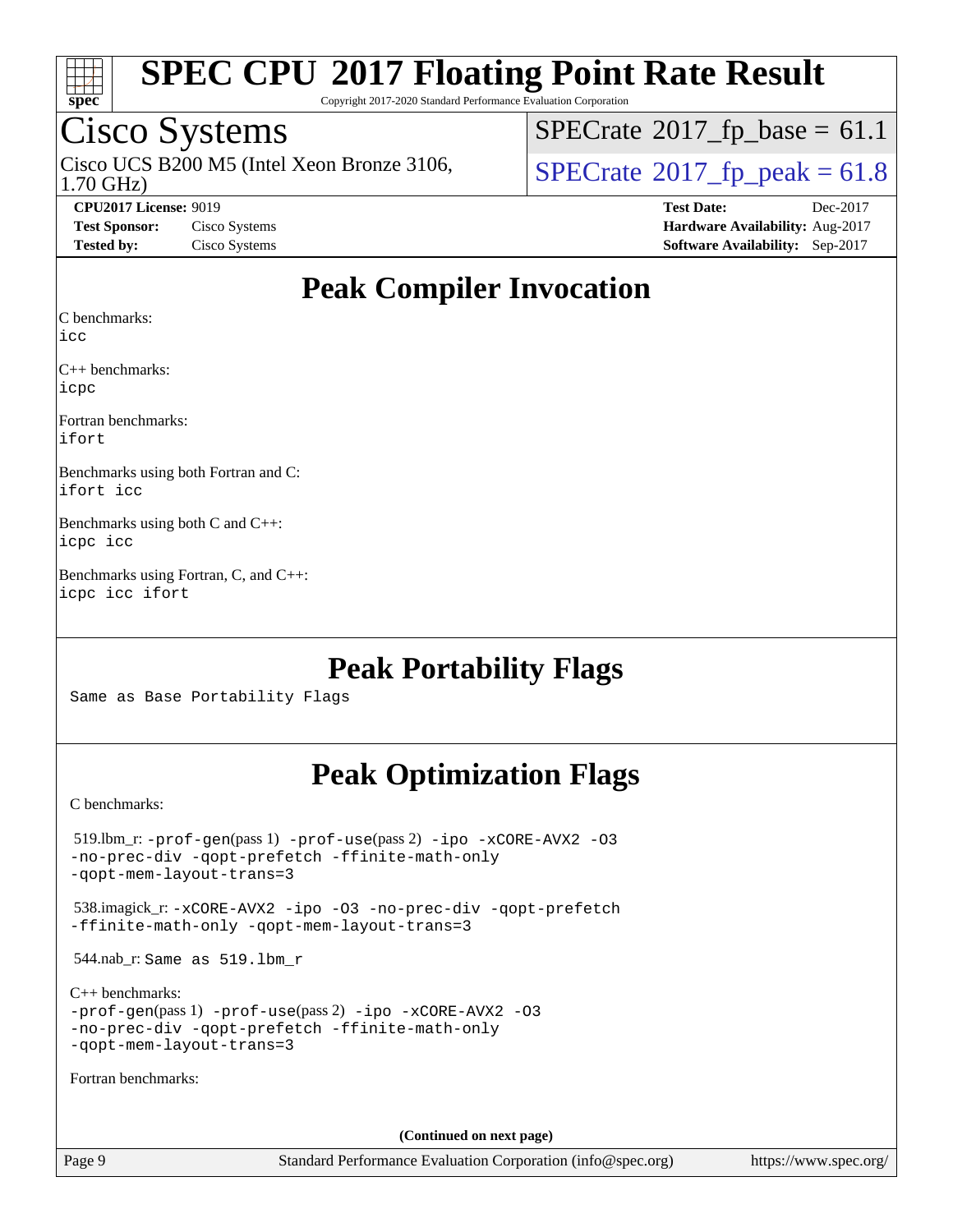

Copyright 2017-2020 Standard Performance Evaluation Corporation

# Cisco Systems<br>Cisco UCS B200 M5 (Intel Xeon Bronze 3106,

1.70 GHz)

 $SPECrate$ <sup>®</sup>[2017\\_fp\\_base =](http://www.spec.org/auto/cpu2017/Docs/result-fields.html#SPECrate2017fpbase) 61.1

 $SPECrate<sup>®</sup>2017_fp_peak = 61.8$  $SPECrate<sup>®</sup>2017_fp_peak = 61.8$  $SPECrate<sup>®</sup>2017_fp_peak = 61.8$  $SPECrate<sup>®</sup>2017_fp_peak = 61.8$ 

| <b>Test Sponsor:</b> | Cisco Systems |
|----------------------|---------------|
| <b>Tested by:</b>    | Cisco Systems |

**[CPU2017 License:](http://www.spec.org/auto/cpu2017/Docs/result-fields.html#CPU2017License)** 9019 **[Test Date:](http://www.spec.org/auto/cpu2017/Docs/result-fields.html#TestDate)** Dec-2017 **[Hardware Availability:](http://www.spec.org/auto/cpu2017/Docs/result-fields.html#HardwareAvailability)** Aug-2017 **[Software Availability:](http://www.spec.org/auto/cpu2017/Docs/result-fields.html#SoftwareAvailability)** Sep-2017

## **[Peak Optimization Flags \(Continued\)](http://www.spec.org/auto/cpu2017/Docs/result-fields.html#PeakOptimizationFlags)**

| -ffinite-math-only -qopt-mem-layout-trans=3                  | 503.bwaves_r: -xCORE-AVX2 -ipo -03 -no-prec-div -qopt-prefetch                                                                                                                    |
|--------------------------------------------------------------|-----------------------------------------------------------------------------------------------------------------------------------------------------------------------------------|
| -nostandard-realloc-lhs -align array32byte                   |                                                                                                                                                                                   |
| 549.fotonik3d_r: Same as 503.bwaves_r                        |                                                                                                                                                                                   |
| -align array32byte                                           | 554.roms_r:-prof-gen(pass 1) -prof-use(pass 2) -ipo -xCORE-AVX2 -03<br>-no-prec-div -qopt-prefetch -ffinite-math-only<br>-qopt-mem-layout-trans=3 -nostandard-realloc-lhs         |
| Benchmarks using both Fortran and C:                         | -prof-gen(pass 1) -prof-use(pass 2) -ipo -xCORE-AVX2 -03<br>-no-prec-div -qopt-prefetch -ffinite-math-only<br>-qopt-mem-layout-trans=3 -nostandard-realloc-lhs -align array32byte |
| Benchmarks using both C and C++:<br>-qopt-mem-layout-trans=3 | -prof-gen(pass 1) -prof-use(pass 2) -ipo -xCORE-AVX2 -03<br>-no-prec-div -qopt-prefetch -ffinite-math-only                                                                        |
| Benchmarks using Fortran, C, and C++:                        | -prof-gen(pass 1) -prof-use(pass 2) -ipo -xCORE-AVX2 -03<br>-no-prec-div -qopt-prefetch -ffinite-math-only<br>-qopt-mem-layout-trans=3 -nostandard-realloc-lhs -align array32byte |
|                                                              | <b>Peak Other Flags</b>                                                                                                                                                           |
| C benchmarks:<br>$-m64 - std= c11$                           |                                                                                                                                                                                   |
|                                                              |                                                                                                                                                                                   |
| $C++$ benchmarks:<br>$-m64$                                  |                                                                                                                                                                                   |
| Fortran benchmarks:<br>$-m64$                                |                                                                                                                                                                                   |
| Benchmarks using both Fortran and C:<br>m64 -std=c11         |                                                                                                                                                                                   |
| Benchmarks using both C and C++:<br>$-m64 - std= c11$        |                                                                                                                                                                                   |
|                                                              |                                                                                                                                                                                   |
| Page 10                                                      | (Continued on next page)<br>Standard Performance Evaluation Corporation (info@spec.org)                                                                                           |

<https://www.spec.org/>